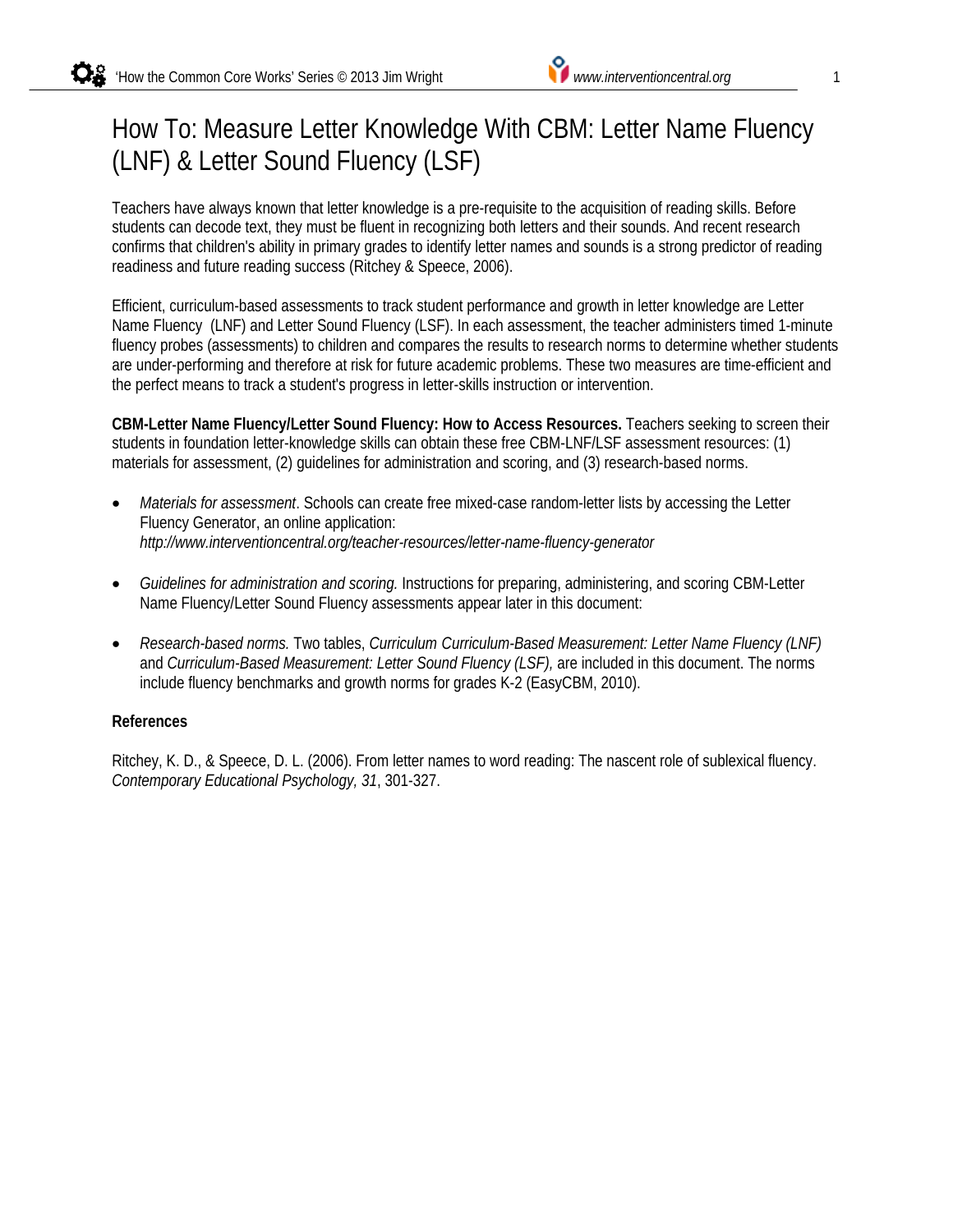# Curriculum-Based Measurement-Letter Name Fluency (LNF)/Letter Sound Fluency (LSF): Guidelines for Use

### **CBM-LNF/LSF: Description**

In the CBM-Letter Name Fluency (LNF) task, the student is given a random list of upper- and lower-case letters and has 1 minute to identify the names of as many letters as possible.

In the CBM-Letter Sound Fluency (LSF) task, the student is given a random list of upper- and lower-case letters and has 1 minute to identify as many letter sounds as possible.

#### ----------------------------------------------------------------------------------------------------------------------------------------------------------- **Directions for Letter Name Fluency: LNF**

### **CBM-Letter Name Fluency: Materials**

The following materials are needed to administer CBM-LNF probes:

- Student and examiner copies of random list of upper- and lower-case letters
- **Stopwatch**

#### **CBM-Letter Name Fluency: Preparation**

Schools can create free mixed-case random-letter lists by accessing the Letter Fluency Generator, an online application:

*http://www.interventioncentral.org/teacher-resources/letter-name-fluency-generator*

**CBM-Letter Name Fluency: Directions for Administration** (adapted from Hosp, Hosp, & Howell, 2007; Ritchey & Speece, 2006)

- 1. The examiner sits at a table with the student and gives the student a copy of the randomized letter list.
- 2. The examiner says: "This list contains letters in mixed-up order. When I say 'begin', read the name of each letter aloud, starting from here [the examiner points to the top left of the page]. Read each letter as I point to it. Try your best and keep reading until I tell you to stop.
- 3. The examiner says: "Begin", starts the stop-watch, and points to the first letter.
- 4. As the student reads a letter correctly, the examiner immediately points to the next letter. If the student misreads a letter or hesitates for 3 seconds or longer, the examiner points to the next letter. The examiner does not correct student mistakes or provide the correct letter when the student hesitates.
- 5. At the end of 1 minute, the examiner stops the stop-watch, says: "Stop", and collects and scores the student letter list.
- 6. *Initial Assessment:* If the examiner is assessing the student for the first time, the examiner administers a total of 3 letter lists during the session using the above procedures and takes the median (middle) score as the best estimate of the student's letter naming speed.

*Progress-Monitoring:* If the examiner is monitoring student growth in letter-naming (and has previously collected LNF data), only one letter list is given in the session.

#### **CBM-Letter Name Fluency: Practice**

If the student is not yet familiar with the LNF task, the teacher can administer one or more practice LNF probes (using the administration guidelines above) and provide coaching and feedback as needed until assured that the student fully understands the assessment.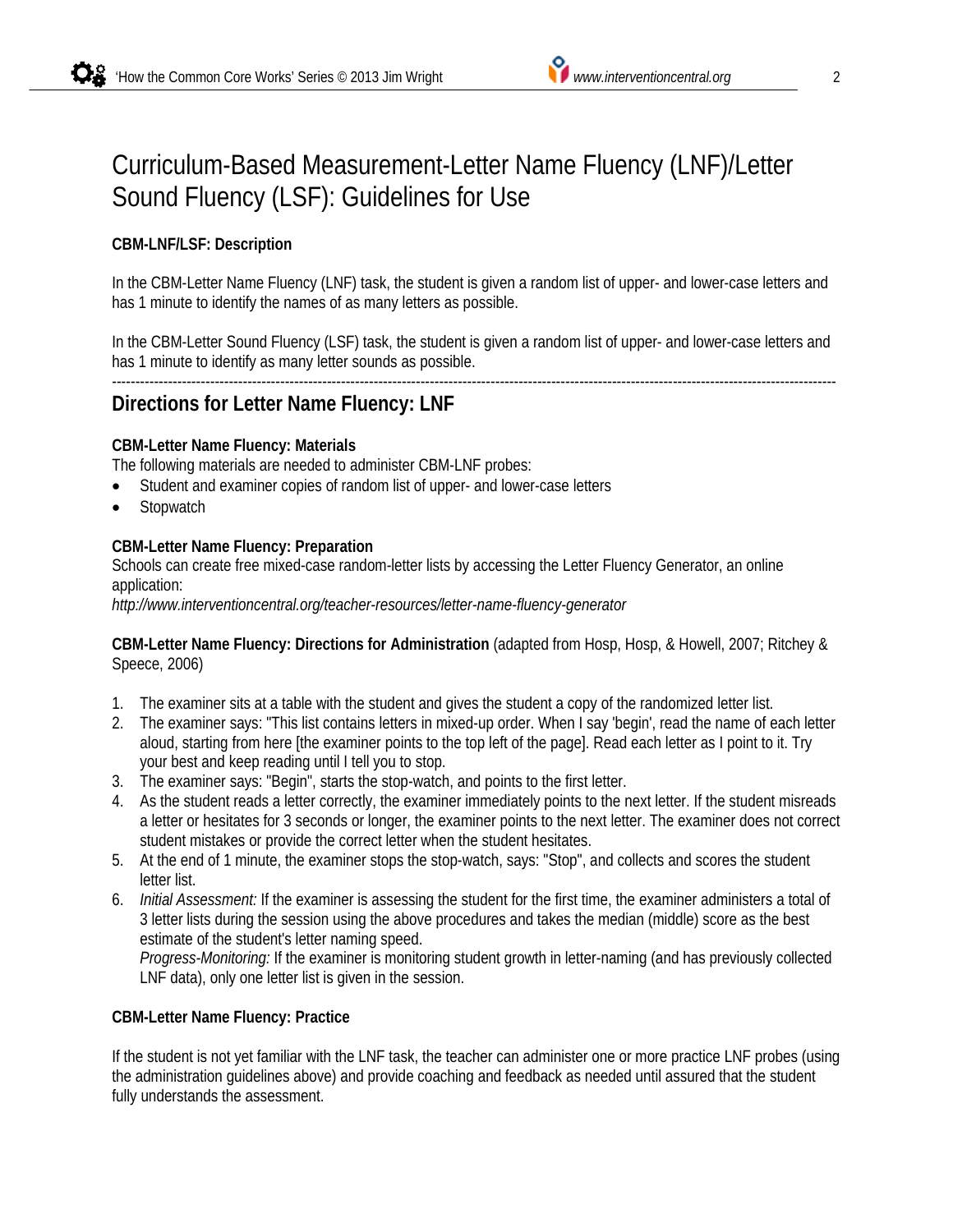### **CBM-Letter Name Fluency: Scoring Guidelines**

The examiner adds up the total number of correct responses, giving the student credit for each correct letter name. The student does not receive credit for letter sounds or for giving correct letter-name responses after hesitations of 3 seconds or longer.

#### ----------------------------------------------------------------------------------------------------------------------------------------------------------- **Directions for Letter Sound Fluency: LSF**

#### **CBM-Letter Sound Fluency: Materials**

The following materials are needed to administer CBM-LSF probes:

- Student and examiner copies of random list of lower-case letters
- **Stopwatch**

### **CBM-Letter Sound Fluency: Preparation**

Schools can create free lower-case random-letter lists by accessing the Letter Fluency Generator, an online application:

*http://www.interventioncentral.org/teacher-resources/letter-name-fluency-generator*

**CBM-Letter Sound Fluency: Directions for Administration** (adapted from Fuchs & Fuchs, n.d.; Hosp, Hosp, & Howell, 2007; Ritchey & Speece, 2006)

- 1. The examiner sits at a table with the student and gives the student a copy of the randomized letter list.
- 2. The examiner says: "This list contains letters in mixed-up order. When I say 'begin', say the sound of each letter aloud, starting from here [the examiner points to the top left of the page]. Give the sound of each letter as I point to it. Try your best and keep going until I tell you to stop.
- 3. The examiner says: "Begin", starts the stop-watch, and points to the first letter.
- 4. As the student gives a correct letter sound, the examiner immediately points to the next letter. If the student gives an incorrect letter sound or hesitates for 3 seconds or longer, the examiner points to the next letter. The examiner does not correct student mistakes or provide the correct letter sound when the student hesitates.
- 5. At the end of 1 minute, the examiner stops the stop-watch, says: "Stop", and collects and scores the student letter list.
- 6. *Initial Assessment:* If the examiner is assessing the student for the first time, the examiner administers a total of 3 letter lists using the above procedures and takes the median (middle) score as the best estimate of the student's letter sound fluency.

*Progress-Monitoring:* If the examiner is monitoring student growth in letter-sound fluency (and has previously collected LSF data), only one letter list is given.

#### **CBM-Letter Sound Fluency: Practice**

If the student is not yet familiar with the LSF task, the teacher can administer one or more practice LSF probes (using the administration guidelines above) and provide coaching and feedback as needed until assured that the student fully understands the assessment.

#### **CBM-Letter Sound Fluency: Scoring Guidelines**

The examiner adds up the total number of correct responses, giving the student credit for each correct letter sound. Both hard and soft sounds for 'c' and 'g' are acceptable. Only the short version of vowel sounds are acceptable (Fuchs & Fuchs, n.d.). -----------------------------------------------------------------------------------------------------------------------------------------------------------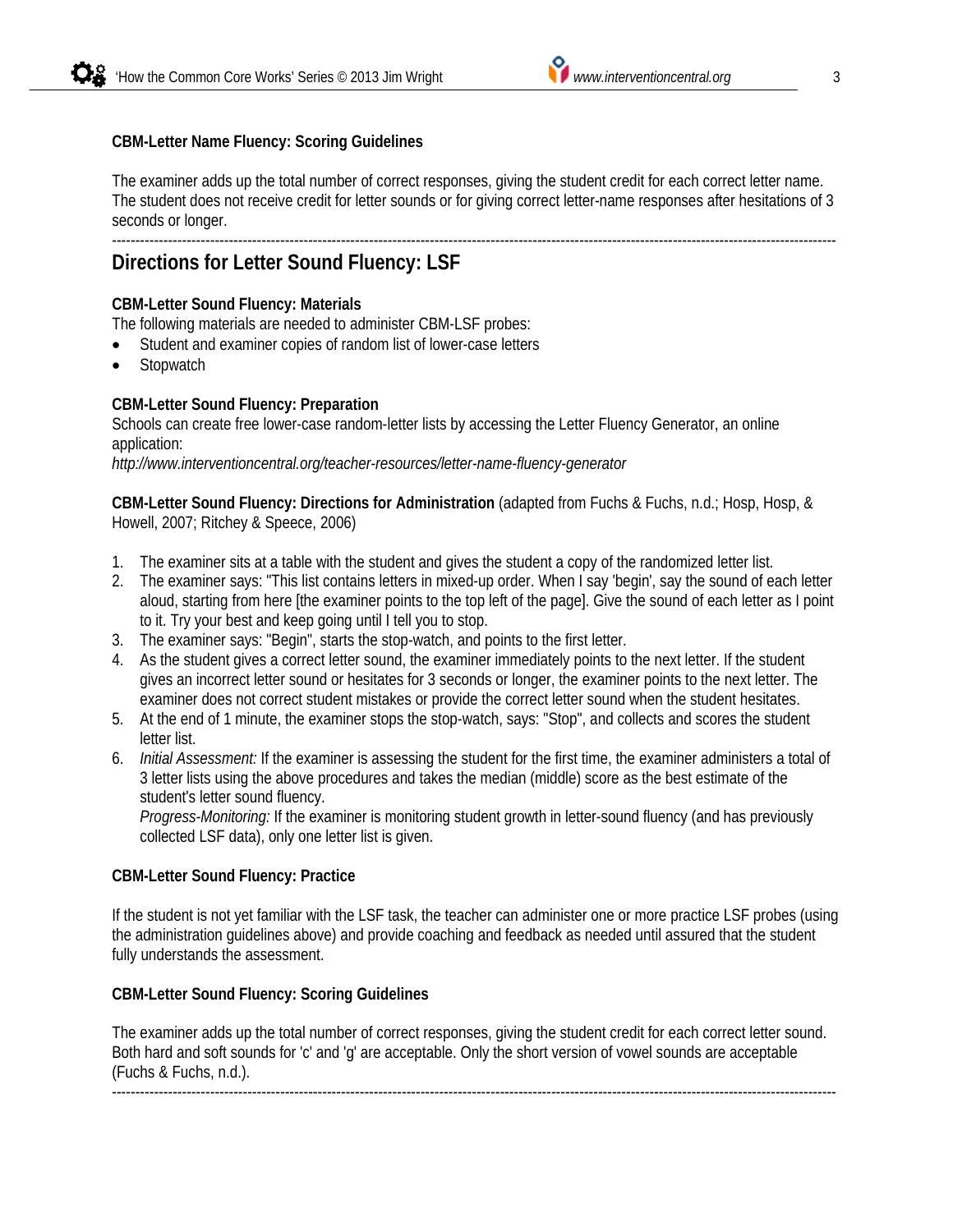#### **References**

Fuchs, L. S., & Fuchs, D. (n.d.). Using *CBM for progress monitoring*. National Center of Student Progress Monitoring. Retrieved from http://www.studentprogress.org/

Hosp, M. K., Hosp, J. L., & Howell, K. W. (2007). *The ABC's of CBM: A practical guide to curriculum-based measurement*. New York: Guilford Press.

Ritchey, K. D., & Speece, D. L. (2006). From letter names to word reading: The nascent role of sublexical fluency. *Contemporary Educational Psychology, 31*, 301-327.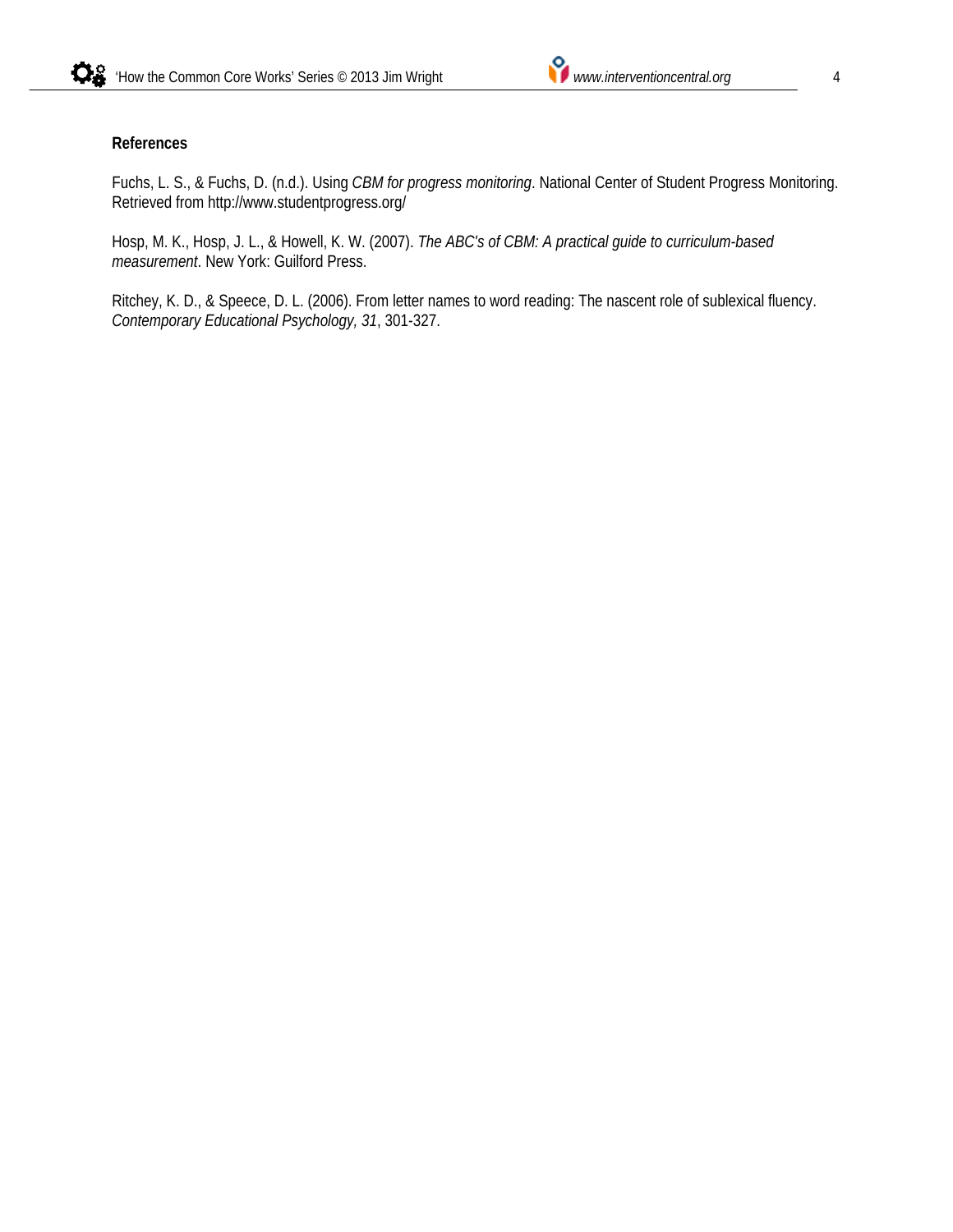

## Curriculum-Based Measurement: Letter Name Fluency (LNF) Norms (EasyCBM, 2010)\*

In the **CBM-Letter Name Fluency (LNF)** task, the student is given a random list of upper- and lower-case letters and has 1 minute to identify the names of as many letters as possible.

| Grade | Percentile    | Fall<br>LNF<br>(EasyCBM, 2010) | Winter<br>LNF<br>(EasyCBM, 2010) | Spring<br>LNF<br>(EasyCBM, 2010) | <b>Weekly Growth</b><br>(Calculated<br>across 32<br>Instructional Wks) |
|-------|---------------|--------------------------------|----------------------------------|----------------------------------|------------------------------------------------------------------------|
|       | 50%ile        | 12                             | 35                               | 45                               | 1.00                                                                   |
|       | 20%ile        | 4                              | 22                               | 36                               | 1.00                                                                   |
|       | <b>10%ile</b> | າ                              | 13                               | 29                               | 0.84                                                                   |
|       |               |                                |                                  |                                  |                                                                        |
|       | 50%ile        | 40                             | 56                               | 68                               | 0.88                                                                   |
|       | 20%ile        | 28                             | 42                               | 49                               | 0.66                                                                   |
|       | 10%ile        | 20                             | 34                               | 42                               | 0.69                                                                   |

## Curriculum-Based Measurement: Letter Sound Fluency (LSF) Norms (EasyCBM, 2010)\*

In the **CBM-Letter Sound Fluency (LSF)** task, the student is given a random list of upper- and lower-case letters and has 1 minute to identify as many letter sounds as possible.

| Grade | Percentile | Fall<br><b>LSF</b><br>(EasyCBM, 2010) | Winter<br><b>LSF</b><br>(EasyCBM, 2010) | Spring<br><b>LSF</b><br>(EasyCBM, 2010) | <b>Weekly Growth</b> |
|-------|------------|---------------------------------------|-----------------------------------------|-----------------------------------------|----------------------|
|       | 50%ile     |                                       | 18                                      | 34                                      | 1.00                 |
|       | 20%ile     |                                       | 8                                       | 23                                      | 0.69                 |
|       | 10%ile     |                                       |                                         | 18                                      | 0.56                 |
|       |            |                                       |                                         |                                         |                      |
|       | 50%ile     | 26                                    | 39                                      | 46                                      | 0.62                 |
|       | 20%ile     | 15                                    | 30                                      | 36                                      | 0.66                 |
|       | 10%ile     | 10                                    | 26                                      | 30                                      | 0.62                 |

**References:**

 EasyCBM. (2010). *Interpreting the easyCBM progress monitoring test results*. Author. Retrieved from http://www.easycbm.com/static/files/pdfs/info/ProgMonScoreInterpretation.pdf

**\* Reported Characteristics of Student Sample(s) Used to Compile These Norms:** 

 **EasyCBM, 2010:** *Number of Students Assessed.* About 2000 students assessed for both LSF and LNF (EasyCBM, 2010; p.1)/*Geographical Location:* Washington & Oregon/ *Socioeconomic Status:* Not reported / *Ethnicity of Sample:* Not reported/*Limited English Proficiency in Sample:* Not reported.

**Where to Find Materials:** Schools can create free random-letter lists by accessing the Letter Fluency Generator, an online